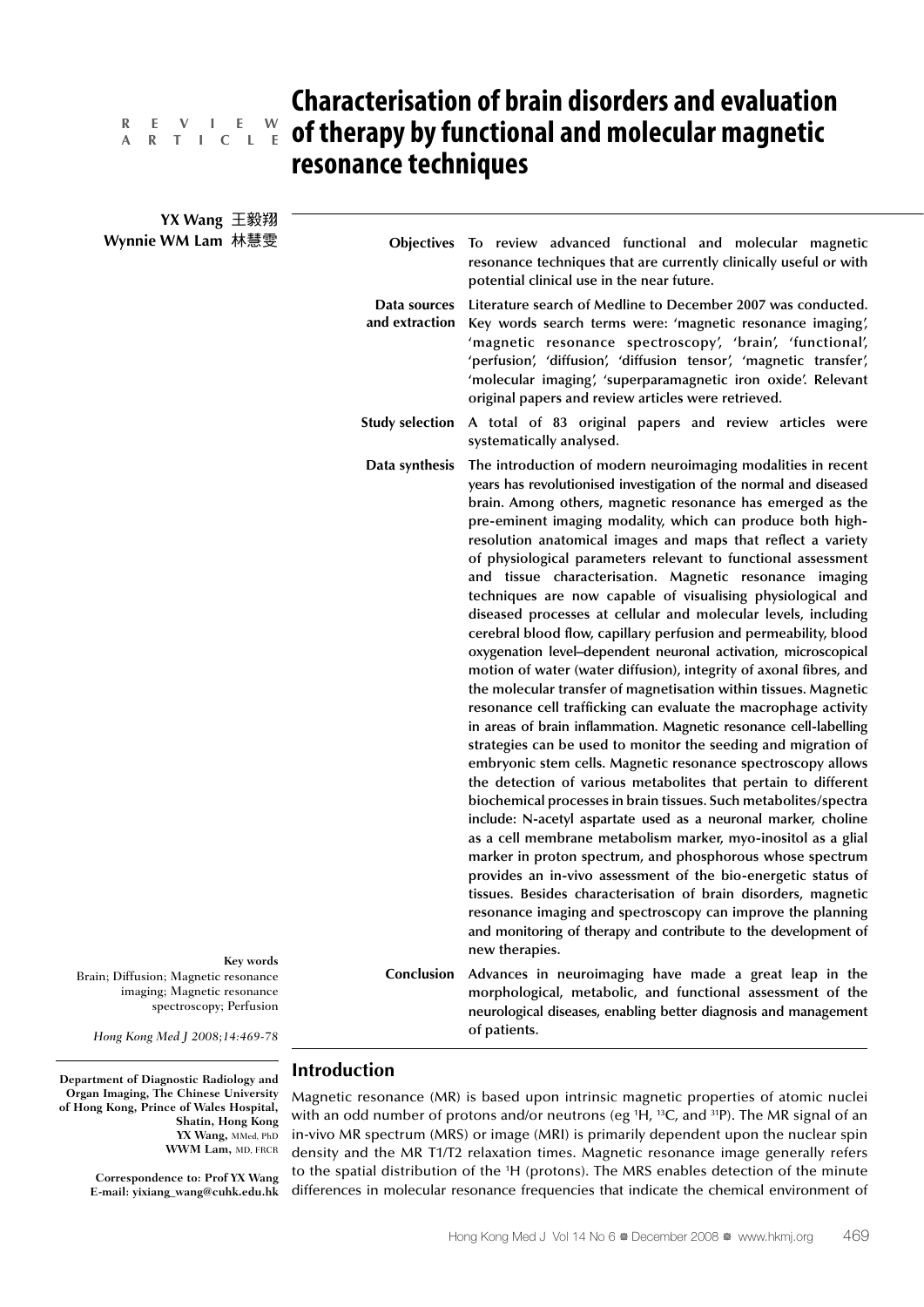### 功能性及分子磁力共振技術應用於腦疾病診 斷及治療效果評估的現狀

- 目的 綜述已經臨床應用或近期將應用於臨床的功能性磁力 共振及分子磁力共振成像技術。
- 資料來源 以'magnetic resonance imaging', 'magnetic resonance spectroscopy', 'brain', 'functional', 'perfusion', 'diffusion', 'diffusion tensor', 'magnetic transfer', 'molecular imaging', 'superparamagnetic iron oxide'為 關鍵詞,檢索Medline資料庫2007年12月以前的相關 論文和綜述文章。 與選取
- 研究選取 對83篇原始論文和綜述文章進行系統分析。
- 資料綜合 近年來現代神經影像技術發展迅速。磁力共振作為優 越的成像工具,可以同時提供高分辨率的解剖圖像 及參數圖像以反映與腦功能及組織特徵有關的生理參 數。現代磁力共振能夠在細胞及分子水平觀察腦生理 及疾病過程,包括測量腦血流、毛細血管灌注及通透 性、神經細胞活動、水分子彌散、神經軸突完整性, 以及組織中的分子磁性轉換。磁力共振細胞跟蹤技術 可以評估腦炎癥區域的巨噬細胞活動狀況。磁力共振 細胞標記可以用於胚胎幹細胞的體內定位。磁力共振 波譜可以檢出反映腦組織內生物化學過程的各種代謝 產物,包括質子波譜中的N-acetyl aspartate作為神經 元標志物, choline作為細胞膜代謝物標志物, myoinositol作為膠質細胞標志物;磁力共振磷波譜可以提 供活體組織生物代謝狀況。除腦病變的診斷外,磁力 共振成像和波譜還可以幫助設計治療方案、觀察治療 效果及有助於開發新的治療方法。
	- 結論 神經影像技術於觀察腦疾病的形態、新陳代謝、及功 能三方面的發展一日千里,此技術可以更有效地診斷 及醫治病人。

protons (<sup>1</sup>H) or <sup>31</sup>P, which are normal constituents of endogenous substrates, such as water, lipids, and the main metabolic intermediates. Different pathology and disease processes, such as tumours, oedema, and haemorrhage, are associated with changes in water content and MR relaxation times, and therefore result in different MR contrasts.

In recent years, MR has emerged as the preeminent modality which can produce both highresolution anatomical images and maps that reflect a variety of physiological parameters of the central nervous system at cellular and molecular levels. Besides characterisation of brain disorders, MR can improve the planning and monitoring of therapy and contribute to the development of new therapies. The following is an overview of advanced functional and molecular MR techniques that are currently useful clinically, or have potential clinical uses in the near future.

#### **Dynamic contrast-enhanced magnetic resonance imaging**

There are two approaches to the measurement of blood perfusion in the brain with MRI. The first technique is called arterial spin-labelling. This technique makes use of spatially selective inversion or saturation of arterial spins (protons in arterial blood flow) before they enter the region of interest and exchange with tissue water.<sup>1</sup> Arterial spinlabelling is completely non-invasive; however, it is currently hampered by low signal-to-noise ratios in most clinical MR systems. It is expected that with higher field MR systems, the signal-to-noise ratios will improve and clinical application will increase.

The second technique, which is more commonly used, involves the detection of a reduction in signal resulting from the T2\* effects of gadolinium-based contrast agent (such as Gd-DTPA) during the passage of a gadolinium bolus through the intracranial vasculature. The magnitude of the decrease in observed signal per voxel is proportional to the concentration of the contrast agent. Dynamic scanning is generally carried out by using T2\*-weighted echoplanar imaging at a temporal resolution of 2 seconds or less. From tracer kinetic theory and the tissue response curve deconvolved with the arterial input function, it is possible to calculate: cerebral blood volume (CBV), mean transit time, and cerebral blood flow  $(CBF)$ .<sup>2,3</sup> Though absolute quantification of these parameters is complicated, even without knowledge of the arterial input function, various semiquantitative parameters pertaining to brain haemodynamics including maps of relative CBV, relative CBF, mean transit time, and time to peak—can be constructed from the dynamic MRI data. Spatial assessment of multiple haemodynamic parameters can identify brain regions in which the microcirculation is compromised (Fig 1).4

Magnetic resonance imaging measurements of CBV are closely associated with tumour grade.<sup>5,6</sup> Many malignant tumours show neovasculature and are more likely to have higher blood flow and blood volume than low-grade tumours. Many malignant gliomas are heterogeneous, and so proper grading of the tumour requires biopsy of the most malignant parts. The increase in local angiogenic activity can be identified by increases in CBV imaged with dynamic MRI, and CBV maps are increasingly used to guide stereotactic biopsies.<sup>7</sup>

Intravenously delivered gadolinium contrast agents go through capillary endothelial membranes and enter the extravascular space. The speed with which this leakage occurs is governed by the surface area of leaky endothelium within the voxel, the permeability of the endothelium, and the concentration gradient of the contrast agent across the vessel wall. Quantification of this leakage can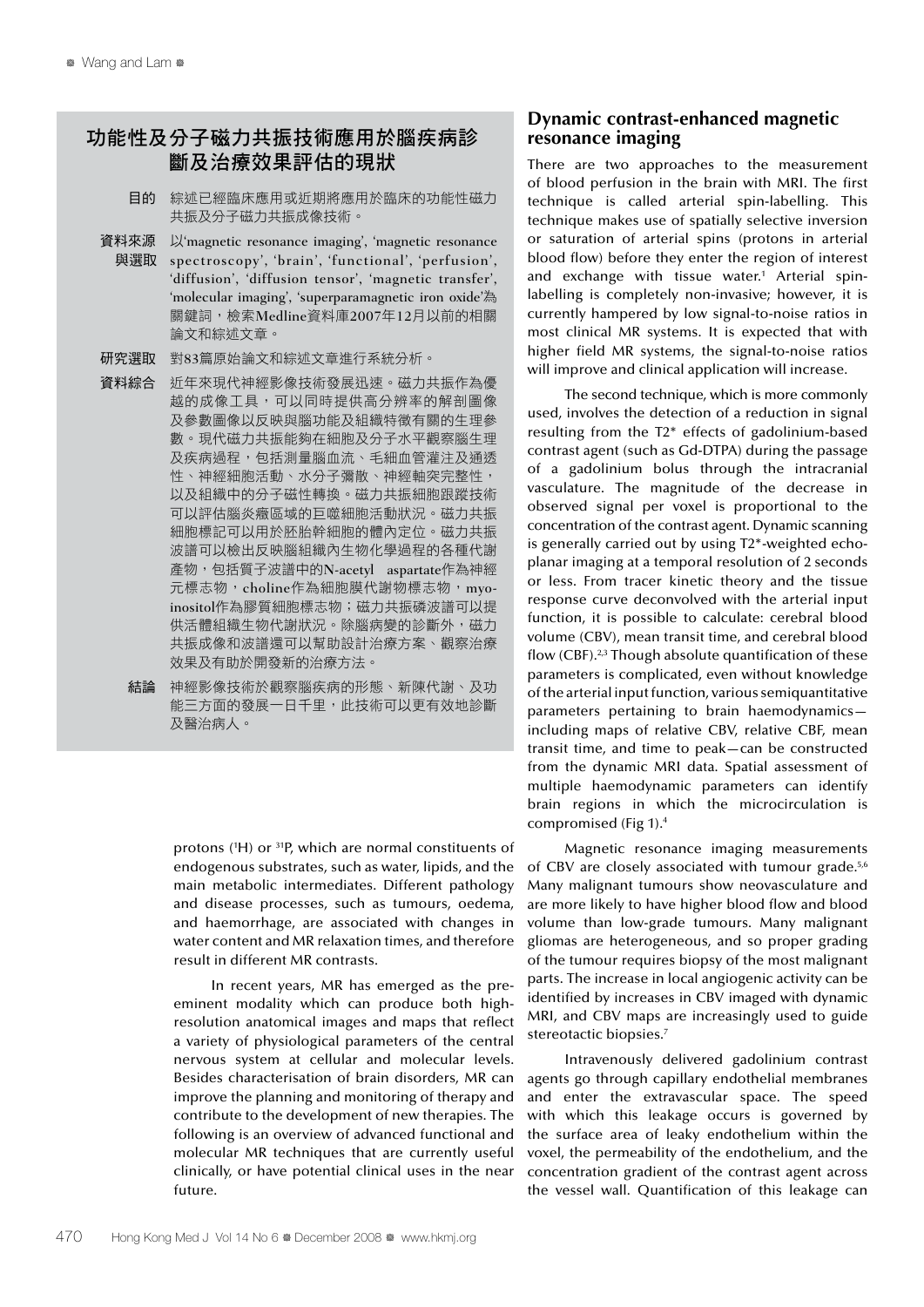be performed by dynamic contrast-enhanced T1 weighted imaging techniques and various analyses, which range from simple measures of the rate of enhancement and maximum enhancement, to complex algorithms that apply pharmacokinetic models to the imaging data with the intention of measuring the transfer constant  $(k<sup>trans</sup>)$  of contrast agent between the blood stream and the extracellular space. $8,9$  In tissues where blood flow is adequate to deliver contrast agent to the tissues, k<sup>trans</sup> represents the product of the endothelial permeability and endothelial surface area. Quantification of contrast agent leakage can provide powerful indications about the state of neovascular angiogenesis in tumours and inflammatory tissues. It has even been reported that measurements of K<sup>trans</sup> can independently predict prognosis in patients with glioblastoma.10,11 This also has relevance in cancer, where inhibition of angiogenesis presents new therapeutic opportunities by targeting newly formed vessels or inhibition of angiogenic process itself.12

#### **Blood oxygenation level–dependent magnetic resonance imaging**

Blood oxygenation level–dependent (BOLD) MRI is based upon the magnetic property of blood, which is dependent upon the oxygenation state of haemoglobin.13-15 Deoxygenated haemoglobin is paramagnetic, whereas oxyhaemoglobin is diamagnetic. Deoxygenation results in increased local magnetic susceptibility differences between intravascular and extravascular compartments. Because haemodynamic changes can be monitored directly by MRI, the BOLD effect offers a noninvasive readout of regional brain activity. During neuronal activation in the brain, the local rise in cerebral metabolic rate results in an elevation of both oxygen demand and local CBF. However, the increase in oxygen supply exceeds the increase in oxygen consumption in the activated neuronal network. The consequent increase in local blood oxygenation leads to an increase of BOLD MR signal.

The BOLD MR imaging is a valuable means of studying task-related brain activation in patients with neurological or neuropsychiatric illness. Investigators have used BOLD MR to identify abnormally functioning brain activity during task performance in a variety of patient populations, including those with neurodegenerative, demyelinating, cerebrovascular, and other neurological disorders. It also has an important role in neuro-oncology for the identification of brain areas such as motor and language cortices, that need to be spared during surgical and other tissue-destroying interventions (Fig 2).

As BOLD MRI is sensitive to changes in the regional tissue oxygenation status, it can be used to monitor acute deoxygenation after induction of



FIG 1. Magnetic resonance perfusion maps in a single section from a patient with a brain tumour in the left frontal lobe

rCBV denotes regional cerebral blood volume; rCBFI regional cerebral blood flow index; TP time to peak; MTT mean transit time. Conventional T1-weighted post-contrast (T1+C) and T2-weighted (T2-W) images acquired at the same plane show that the enhancing portion of the tumour closely matches the region with increased cerebral blood



FIG 2. Functional magnetic resonance imaging (MRI) maps obtained from a patient having a pre-surgical motor-cortex assessment

The top row shows the activated areas around the motor cortex when the patient performed a right-hand sponge squeezing task. The bottom row shows a different pattern of activation when the patient performed the same task using his left hand. Tumour invasion in the right motor cortex and displaced activated areas can be clearly identified from the images

ischaemia as well as reoxygenation after reperfusion. The BOLD MRI may provide tools to differentiate between irreversibly damaged brain areas and tissue in jeopardy. The BOLD MRI studies of stroke patients have shown that the laterality of primary sensorimotor cortex activation may shift after an infarct from typical contralateral organisation toward the side ipsilateral to movement, in a process known as plasticity.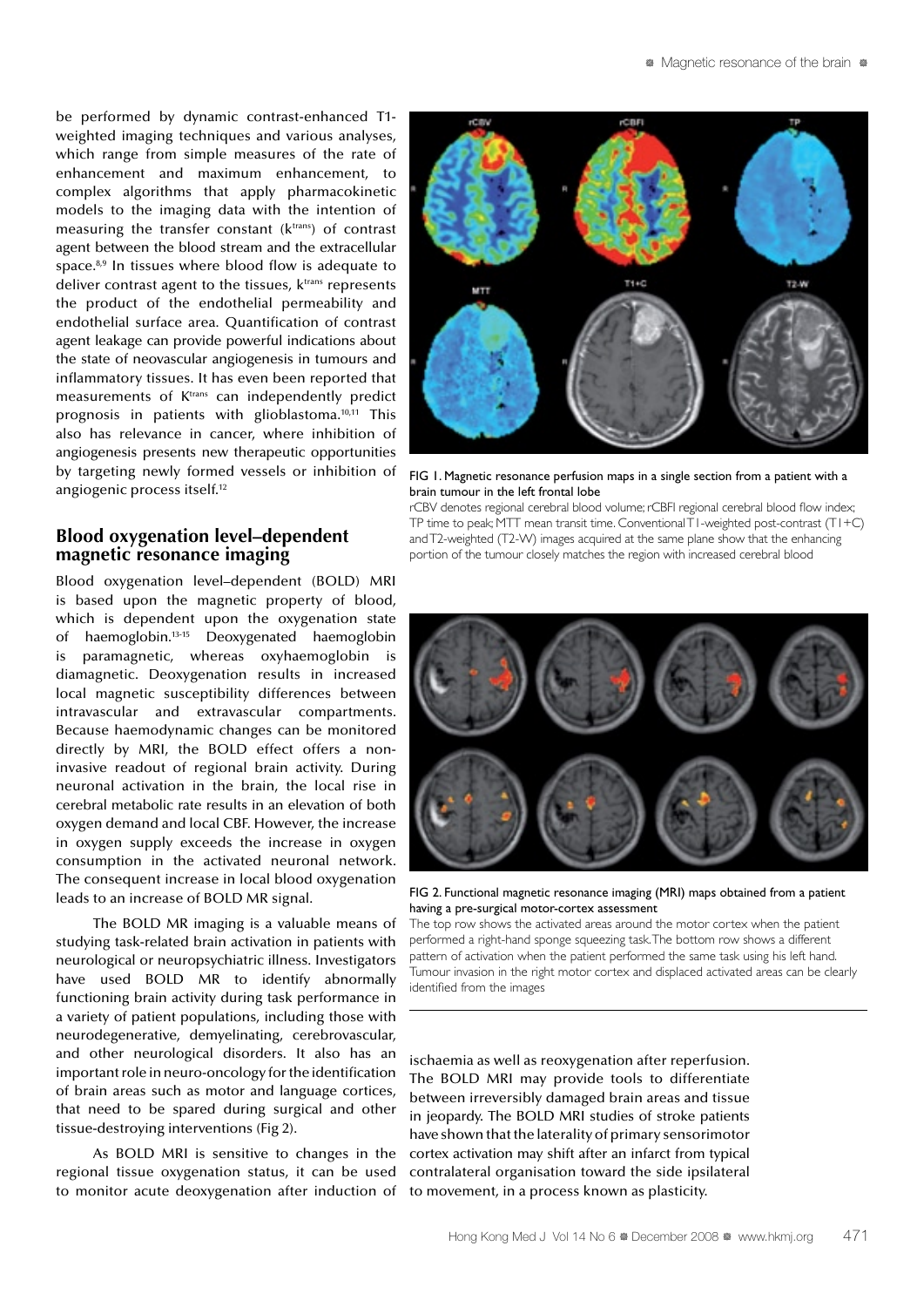

FIG 3. Time course of an ischaemic infarction shown on apparent diffusion coefficient (ADC) images

Serial images demonstrate the evolution of a left middle cerebral artery infarction. At 4 hours, the lesion is hypointense on the ADC image. At 8 hours, the lesion has increased in size and the region initially visualised has become more hypointense on ADC image. At 10 days, the ADC of most of the infarct has pseudonormalised and the lesion is close to isointense to normal brain tissue. At 17 days, the ADC is predominantly elevated and appears hyperintense on the ADC image. The left caudate head (with low ADC) has an acute infarct (reproduced with permission from Schaefer<sup>25</sup>)

> The BOLD MRI can also be used in the study of progressive neurological diseases at the point of subtle neuronal dysfunction, prior to overt anatomic pathology. Given the growing body of evidence that alterations in synaptic function are present very early in the pathophysiological process of Alzheimer's disease and related disorders, it is possible that BOLD MRI may be useful in detecting alterations in brain function, long before the development of clinical symptoms and significant neuropathology. In clinical populations, it has also been applied to investigate cocaine dependence, depression, schizophrenia, and Parkinson's disease. The BOLD MRI has also been shown to reveal regional brain activation responses associated with individual differences in behavioural response to pharmacological agents.

#### **Diffusion-weighted magnetic resonance imaging**

Diffusion-weighted (DW) MRI allows the measurement of random Brownian movement (selfdiffusion) of MR-detectable molecules such as the microscopical motion of tissue water.16 Diffusionweighted MRI measures all incoherent motions inside a voxel, and motion in tissue is influenced by various factors such as: local barriers (eg cell membranes), transport processes, and adsorption to macromolecules. Therefore in-vivo DW MRI does not actually measure the intrinsic self-diffusion of water molecules. In the clinical practice, apparent diffusion rather than actual water diffusion is measured. This is quantitatively expressed by the so-called apparent diffusion coefficient (ADC). Most clinical DW MR examinations generate both DW MRIs and ADC maps. Diffusion restriction (reduction) areas appear bright on DW MRIs and dark on ADC map. Diffusionweighted MRI has been proven to be sensitive to cellular changes and tissue abnormalities at an even earlier stage.

Reduction of ADC in ischaemia is due to a shift of extracellular water into intracellular compartments as a result of disrupted ion homeostasis.17 In the extracellular space, water diffuses relatively freely; in intracellular compartments, there is a high density of diffusional barriers and restrictions due to the presence of cellular membranes. Animal models demonstrate a reduction in Na+/K+ ATPase activity and cytotoxic oedema due to acute hyponatremic encephalopathy also results in restricted diffusion.<sup>18</sup>

Diffusion-weighted MRI is very sensitive and specific in detecting hyperacute and acute infarctions. In adult humans, restricted diffusion has been observed as early as 30 minutes after an acute neurological deficit. In the time course, the ADC of affected brain tissue continues to decrease, reaching its nadir 8 to 32 hours post-infarction, and remains significantly reduced for 3 to 5 days. It is believed that a reduction of the ADC by more than 20% leads to irreversible tissue damage.<sup>19</sup> With the development of vasogenic oedema and cell membrane disruption leading to an increase in extracellular water, the ADC begins to rise. The ADC pseudonormalises at 1 to 4 weeks. With continued increase in extracellular water, tissue cavitation and gliosis, the ADC then remains elevated indefinitely (Fig 3). Together with perfusion imaging, DW MRI is useful in predicting final infarct size and patient outcome. Following arterial occlusion, brain regions with both decreased diffusion and decreased perfusion are thought to represent non-viable tissue (the infarction core). The peripheral region, characterised by normal diffusion and decreased perfusion, represents what amounts to an 'ischaemic penumbra' or area at risk for infarction.20,21 It has been reported that baseline perfusion MRI/DW MRI mismatch can identify subgroups that are likely to benefit from thrombolysis treatment and can potentially also identify subgroups that are unlikely to benefit.<sup>22</sup> In the meantime, a recent systematic review suggested that current data available on perfusion MRI/DW MRI mismatch are too limited to guide thrombolysis in routine practice, and that better definitions of mismatch and more data are needed to determine its role.<sup>23</sup>

Diffusion-weighted MRI also allows the differentiation of chronic lesions from acute lesions, which is difficult with conventional techniques. $24$ Diffusion-weighted MRI may also parallel the severity of clinical neurologic deficits. There is a significant correlation between the acute ADC ratio (ADC of lesion/ADC of normal contralateral brain) and chronic neurologic assessment scales.25

Most brain tumours such as gliomas demonstrate an elevated ADC in comparison to normal brain tissue. Cystic, necrotic, and oedematous tissue in and near brain tumours can be identified as areas with high ADC values. Tumours with dense cell packing such as lymphomas and medulloblastomas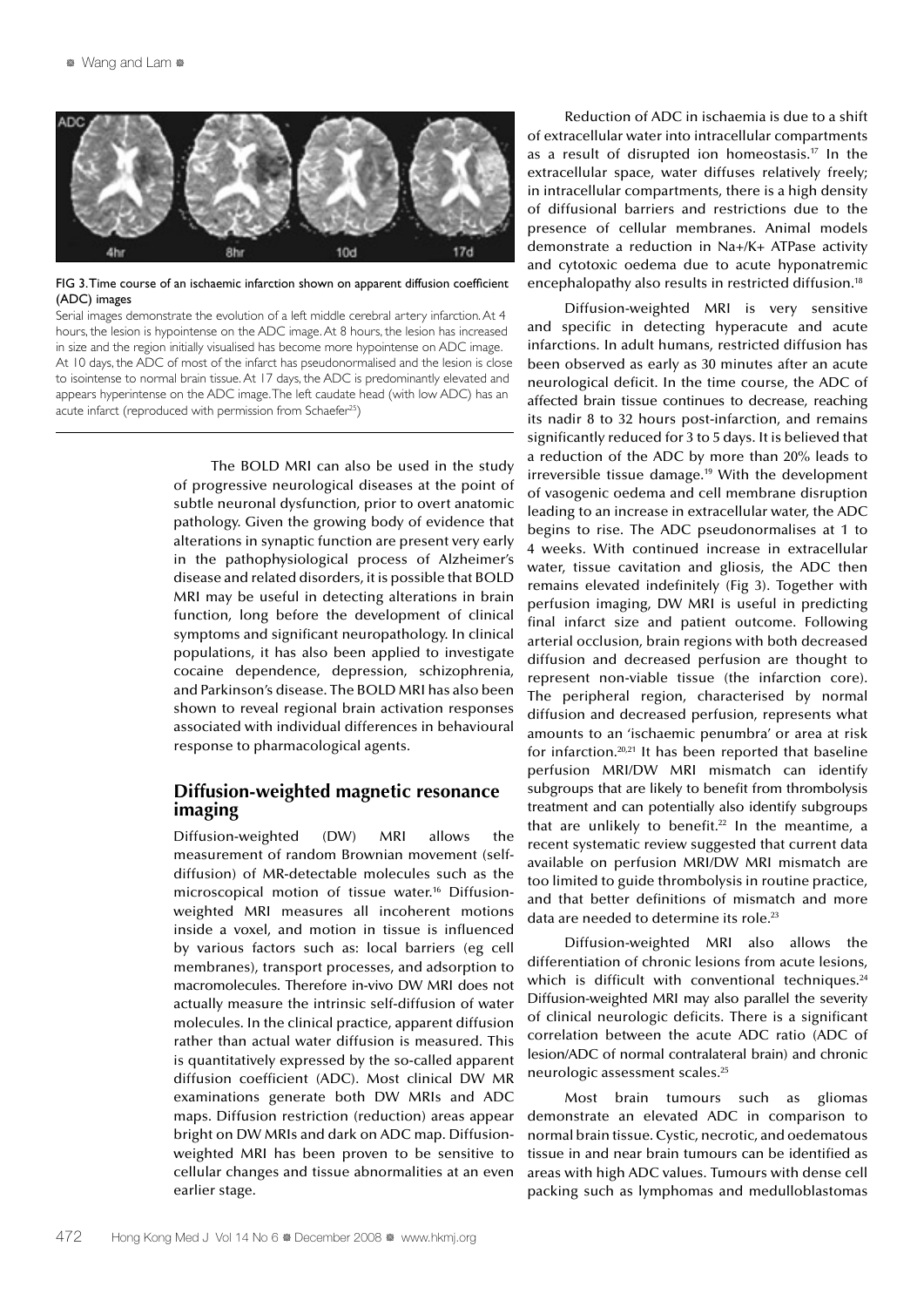

FIG 4. A magnetic resonance (MR) tractography image from a healthy subject using a 3.0 Tesla scanner

Diffusion tensor MR images were acquired using a 32-diffusion gradient scheme with a total scanning time of about 7 minutes

may demonstrate a restricted ADC. Diffusionweighted MRI may allow the differentiation of brain abscess from necrotic or cystic brain tumour. Abscess cavities and empyemas have restricted diffusion, probably due to the high cellularity and viscosity of pus. Diffusion-weighted MRI signal intensities in abscess cavities are markedly higher and ADC ratios (comparisons with normal brain tissue) are lower than those of necrotic tumours.25,26

More recently, DW MRI has been used to monitor response to therapy. The ADC of gliomas increases significantly after treatment due to destruction of tumour cells, widening of the extracellular space, and a consequent increase in extracellular and therefore relatively mobile water. $27$  The magnitude of change in the ADC within brain tumours after a course of radiotherapy predicts their clinical progression.27-29

With cross-sectional studies, it is reported that DW MRI–derived parameters in multiple sclerosis show significant correlations with clinical findings, suggesting that they might serve as additional measures of outcome when monitoring evolution of the disease in patients.<sup>30-32</sup>

#### **Diffusion tensor magnetic resonance imaging**

Because of the organised structure of tissues, there is variation in water diffusion in different directions, such diffusion is termed anisotropic. Anisotropy in tissue structure leads to anisotropy in water diffusion that can be measured by the MRI technique termed diffusion tensor (DT) imaging. The water molecules in axonal tracts are more likely to diffuse along the tract than in directions perpendicular to it. Thus, MRI can be used to evaluate the integrity of axonal fibres in vivo in normal and in diseased brain tissues. $32-34$ Excellent agreement has been noted between fibre maps using DT MRI and known axonal projections (Fig 4).33,34 Many developmental, ageing, and pathological processes of the brain influence the microstructural composition and architecture of affected tissues. The diffusion of water within tissues is altered by changes in the tissue microstructure and organisation; consequently, DT MRI is a potentially powerful probe for characterising the effects of disease and ageing on brain microstructure.

It has been demonstrated that parallel organisation of white matter fibre bundles is the basis for diffusion anisotropy, whereas myelin appears to modulate the amount of anisotropy.<sup>35</sup> Nearly all studies of myelination with normal brain development and demyelination with disease-related processes have found less diffusion anisotropy whenever axons are less myelinated.<sup>36</sup> In multiple sclerosis, Pagani et al<sup>37</sup> used tractography on healthy volunteers to create a probability map for the pyramidal tract, which was then applied to patients to calculate DT MRI–derived metrics inside their pyramidal tracts. They found that lesion volume and mean diffusivity of the pyramidal tract correlated well with clinical symptoms related to motor function, whereas these metrics were unchanged in patients without motor function symptoms.

Another common application of DT MRI is to characterise white matter in patients with brain tumours. Brain tumour infiltration may cause alterations in white matter fibre orientation.38 Diffusion tensor MRI can be used for mapping of white matter anatomy prior to surgery. This assists neurosurgeons in localising critical white matter pathways, enabling minimisation of damage. In addition to visualisation of white matter tracts, DT MRI has been used to study the effects of surgery on white matter pathways. Diffusion tensor MRI also offers promise as a means of following the response to stem cell therapies in the central nervous system.<sup>39</sup>

Two recent studies have examined the relationships between DT MRI changes from radiation and cognitive function (as measured by IQ).40,41 Both reported a correlation between decreased fractional anisotropy and decreased IQ.

#### **Magnetisation transfer magnetic resonance imaging**

Magnetisation transfer (MT) effects are caused by chemical exchange or dipole-dipole interactions between protons from water and macromolecules. The very broad MR signal from protons of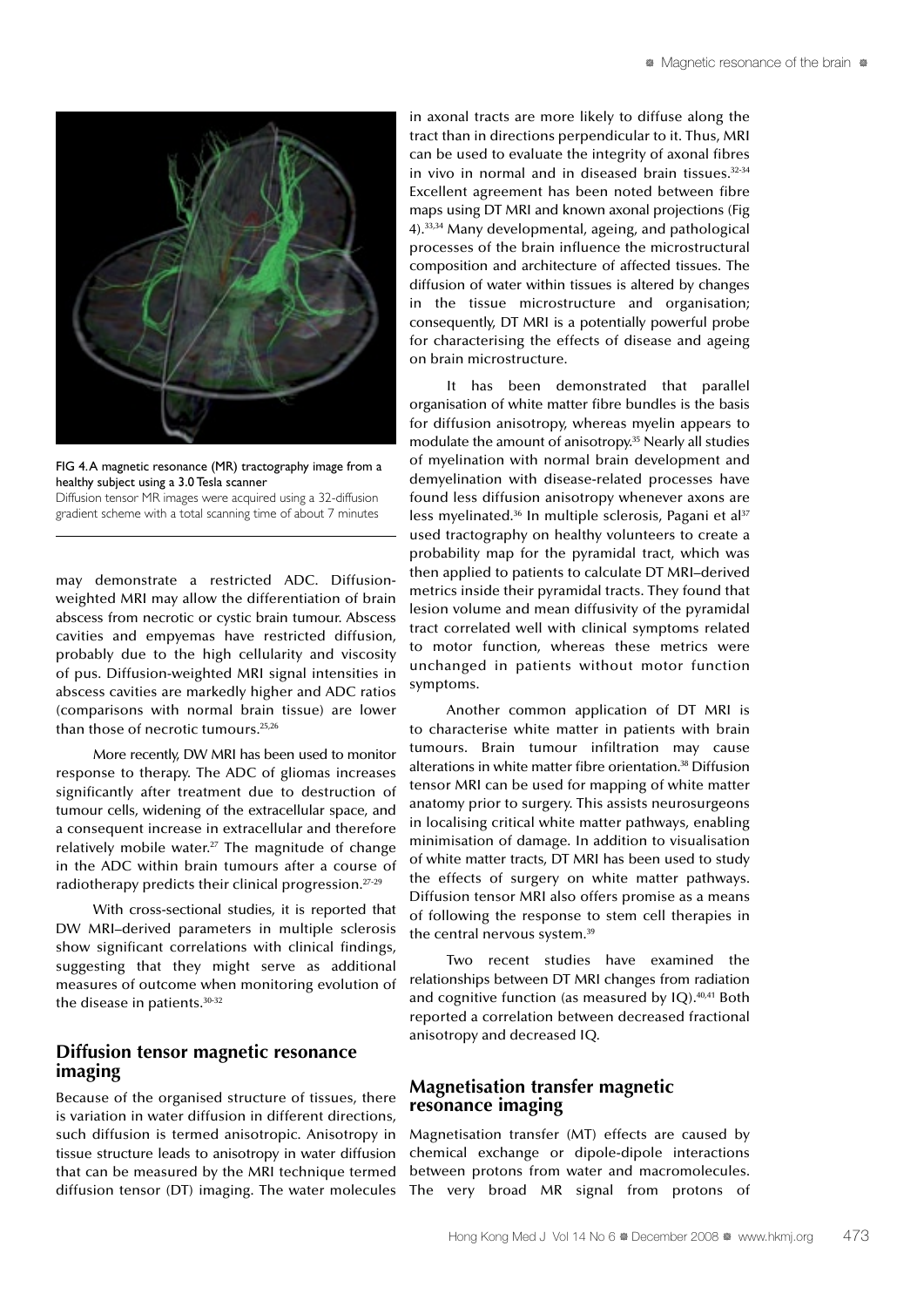macromolecules and immobile water can be suppressed by off-resonance, frequency-selective radiofrequency irradiation. This phenomenon does not affect the narrow MR signal from mobile water molecules. Saturation of the immobile proton pool causes a reduction in signal from the free water pool via chemical exchange and cross-relaxation. Thus the MT effect (measured as MT ratio [MTR]=[S0 − Ss]/S0, where S0 and Ss are the signal intensities before and after saturation, respectively) yields information on: the ratio between free and bound proton pools, the rate of magnetisation exchange, and the magnetic properties of the immobilised proton pool.

Magnetisation transfer MRI has been successfully applied to pathologies that alter the structural integrity of brain tissue.<sup>42</sup> The dynamics of MT changes can correlate with the extent of demyelination and remyelination.43 Though decrease in MTR is a non-specific sign of myelin loss and axon damage in multiple sclerosis, MTR imaging plays an important role as a surrogate marker of myelin repair, because recovery has been shown to correlate with remyelination.44,45 Magnetisation transfer imaging may help to predict an individual's clinical course, as well as the effects of treatment, by revealing evidence of myelin repair and neuroprotection. Chen et al<sup>46</sup> reported that the use of voxel-wise longitudinal comparison allows lesion chronology classification into new, stable, and resolved. Agosta et al $47$  reported that early MTR abnormalities in normal-appearing brain tissue can predict the clinical evolution of multiple sclerosis. A modest-to-strong correlation was found between baseline MTR and subsequent change in the Expanded Disability Status Scale,<sup>48</sup> such that MT MRI metrics have been shown to correlate with the degree of disability.

In patients with traumatic brain injury, MT contrast was significantly reduced in regions with diffuse axonal injury.<sup>49</sup> In such patients, MT MRI detects the presence of microstructural tissue damage in susceptible regions and relates to axonal damage (such as in the pons and the splenium of the corpus callosum), even when there is no MRI-detectable intracerebral lesion.50,51

Evidently MT MRI measures derived from the whole of the brain, as well as those from the temporal and frontal lobes in isolation, correlate strongly with global cognitive deterioration and impairment of functions in both Alzheimer's disease and mild cognitive impairment.52 Moreover, structural brain changes may even be present before the onset of cognitive deficits.53

In cerebral ischaemia, a reduction in MTR may be related to breakdown of macromolecular tissue components and vasogenic oedema-associated increases in free interstitial water.54 Reduced MTR values have been demonstrated in chronic ischaemic



FIG 5. Representative proton spectra acquired at 1.5 T using the point-resolved spectroscopy sequence (PRESS) at a short TE of 30 ms in the occipital lobe region

(a) The spectrum from a subject without cognitive dysfunctions showing metabolites such as N-acetylaspartate (NAA), choline (Cho), creatine (Cr), myo-inositol (mI) within normal ranges. (b) The spectrum from a patient with Alzheimer's disease showing a different pattern of metabolites; the amount of mI is markedly increased and the level of NAA is reduced compared with normal values

lesions, suggesting a role for MT MRI in estimating the age of cerebral infarcts.<sup>55</sup>

#### **Magnetic resonance spectroscopy**

In the proton (1 H) MRS involving long echo times, commonly identifiable metabolite peaks include those of N-acetylaspartate (NAA), lactate, choline (Cho), and creatine (Cr) [Fig 5]. N-acetylaspartate is contained almost exclusively within neurons and is therefore considered to be an in-vivo marker of neuronal viability. Lactate is the end product of glycolysis, which can accumulate in the brain when tissue becomes ischaemic. Activated inflammatory macrophages can also produce high levels of lactate. The Cho peak arises from Cho-containing compounds, including: Cho, phosphocholine, glycerophosphocholine, and betaine. An elevated Cho peak indicates increased cell membrane turnover, as occurs in neoplastic processes. The Cr peak is constituted by at least two compounds, Cr and phosphocreatine. Many studies use the level of the Cr peak as an internal reference, because it is regarded as relatively constant throughout the brain and does not change in most pathologies.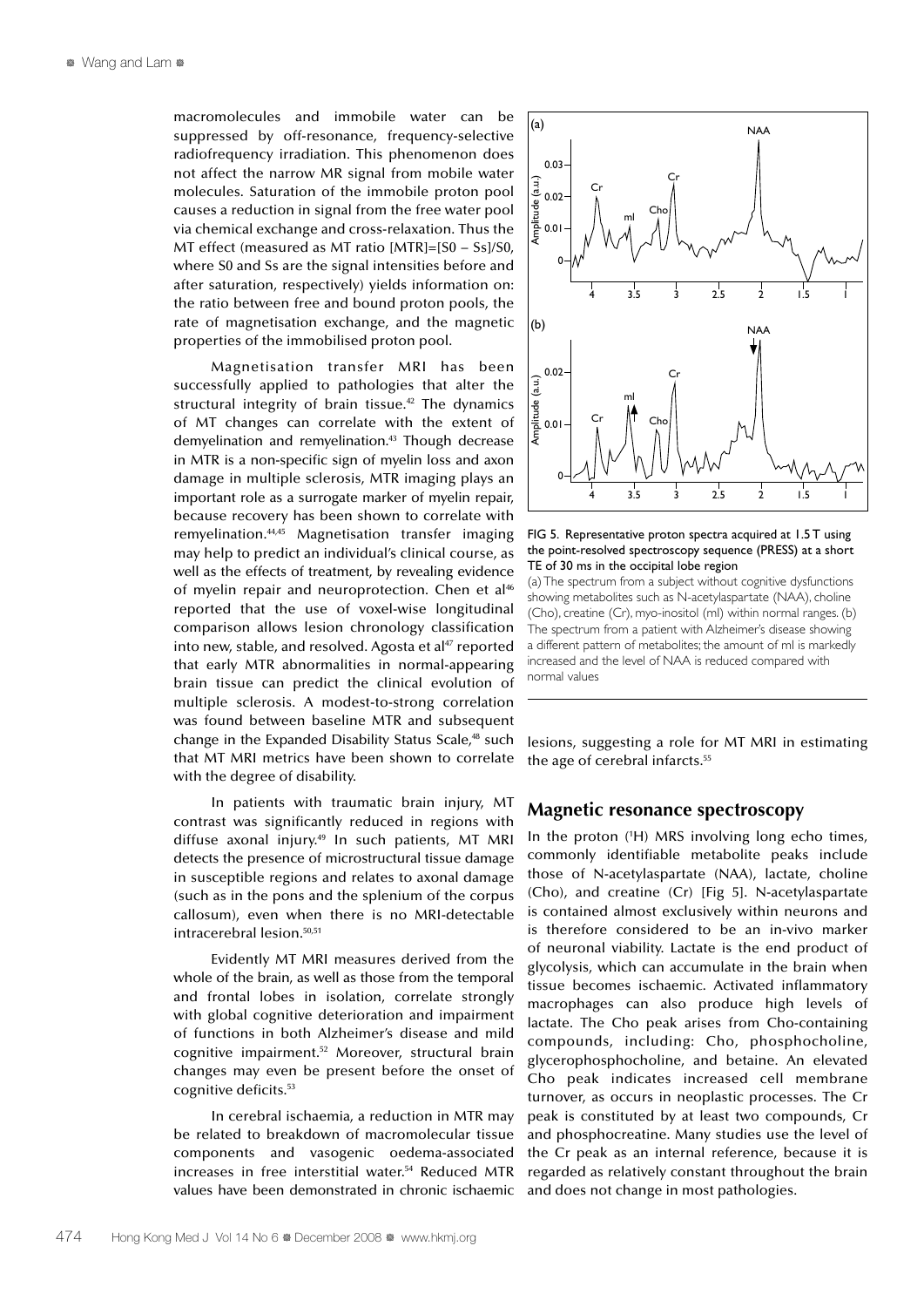The MRS peaks can be quantified absolutely or semi-quantitatively. Relative concentrations are usually expressed as metabolite-to-Cr ratios. The calculation of absolute concentrations requires correction for many factors, including the adjustments for T1 and T2 relaxation effects, and referencing the results to a known internal standard (such as the unsuppressed regional brain water signal,<sup>56</sup> or an external standard of known concentration<sup>57,58</sup>).

Proton MR spectroscopy is used to evaluate brain tumours in routine clinical practice. In most brain tumours, neuronal elements and hence NAA concentrations are low and thus the Cho-to-NAA ratio is high.59 Malignant gliomas show metabolic changes on proton MRS that differentiate them from low-grade gliomas and other brain lesions.60 High lipid and Cho peaks are associated with histological indicators of malignancy (cellular anaplastic features and nuclear density).61 A high lactate concentration seen with MRS may be associated with non-oxidative glycolysis in gliomas.62 The ability of proton MR spectroscopy to distinguish tumours from radiation necrosis, benign lesions, or oedema is extremely important in clinical practice. Proton MRS has also been used successfully to monitor the effects of therapy for brain tumours.<sup>63-65</sup> Therapeutic intervention, particularly radiation therapy, can induce delayed necrosis in brain tumours. Necrosis might be associated with a mass effect together with contrast enhancement and has a similar appearance to recurrent malignant tumours visualised by standard structural imaging. The MRS is capable of distinguishing residual or recurrent tumours from pure radiation necrosis.<sup>66</sup>

Analysis of metabolic profiles using proton MRS has been proposed as a sensitive methodology to detect neurodegenerative processes. In the case of Alzheimer's disease, Miller et al<sup>67</sup> reported an analysis based on signals of myo-inositol and NAA. Magnetic resonance spectra of patients suffering from mild cognitive impairment contained a myo-inositol signal of increased intensity as the only alteration to the spectrum as compared to an age-matched control. In patients with confirmed Alzheimer's disease, the signal of myo-inositol remained elevated while the NAA peak was significantly decreased. Their report has been followed by a host of others showing reproducible patterns of decreased NAA and increased myo-inositol in the occipital, temporal, parietal, and frontal regions of patients with Alzheimer's disease, even in the early stages.<sup>68</sup> These spectral alterations can be used to differentiate patients with suspected Alzheimer's disease from normal elderly, as well as patients with other kinds of dementias.<sup>69</sup>

In epilepsy patients, it has been shown that there is a reduction of the NAA signal, with an increase in the Cr signal as well as an increase in the Cho signal in the temporal lobes ipsilateral to



FIG 6. Typical <sup>31</sup>P spectrum from the temporo-occipital cortex in a normal volunteer (voxel size  $3\times3\times3$  cm<sup>3</sup>) at 1.5 T using a transmit-receive head coil

Peaks correspond to metabolites; phosphomonoesters (PME); phosphodiesters (PDE); phosphocreatine (PCr); inorganic phosphate (Pi); and the  $\alpha$ ,  $\beta$ , and  $\gamma$  groups of adenosine trinucleotide phosphate (ATP)

the seizure focus.70 Proton MRS provides useful information in the preoperative investigation of patients with temporal lobe epilepsy. It contributes to lateralisation and detection of bilateral abnormalities (noted in more than 40% of cases). Correlation between proton MRS alterations and the severity of the epilepsy has also been noted. In patients who show no obvious changes on MRI (approximately 30% with temporal lobe epilepsy), MRS can identify the affected hemisphere in the majority (based on reductions in NAA and elevations in Cho). Proton MRS can also be used to predict surgical outcomes, because patients with an ipsilateral abnormality have a much better chance of a seizure-free outcome than those with bilateral abnormalities.71,72

Proton MR spectroscopy has also been applied to other brain diseases, such as demyelination conditions. In both cross-sectional and longitudinal studies of multiple sclerosis, a decrease in NAA:Cr ratio has a very strong correlation with disability.<sup>73</sup>

Phosphorous (31P) MRS has also been used to study high-energy phosphate metabolites. The major peaks evident on the <sup>31</sup>P MRS include  $\alpha$ , β, and γ nucleotide triphosphates which reflect adenosine trinucleotide phosphate levels, phosphocreatine (an indicator of oxidative metabolism), phosphodiesters and phosphomonoesters (related to cell membranes), and inorganic phosphate (Fig 6). From the phosphorus spectroscopy, intracellular pH can also be derived, providing information for the management of severe metabolic disturbances.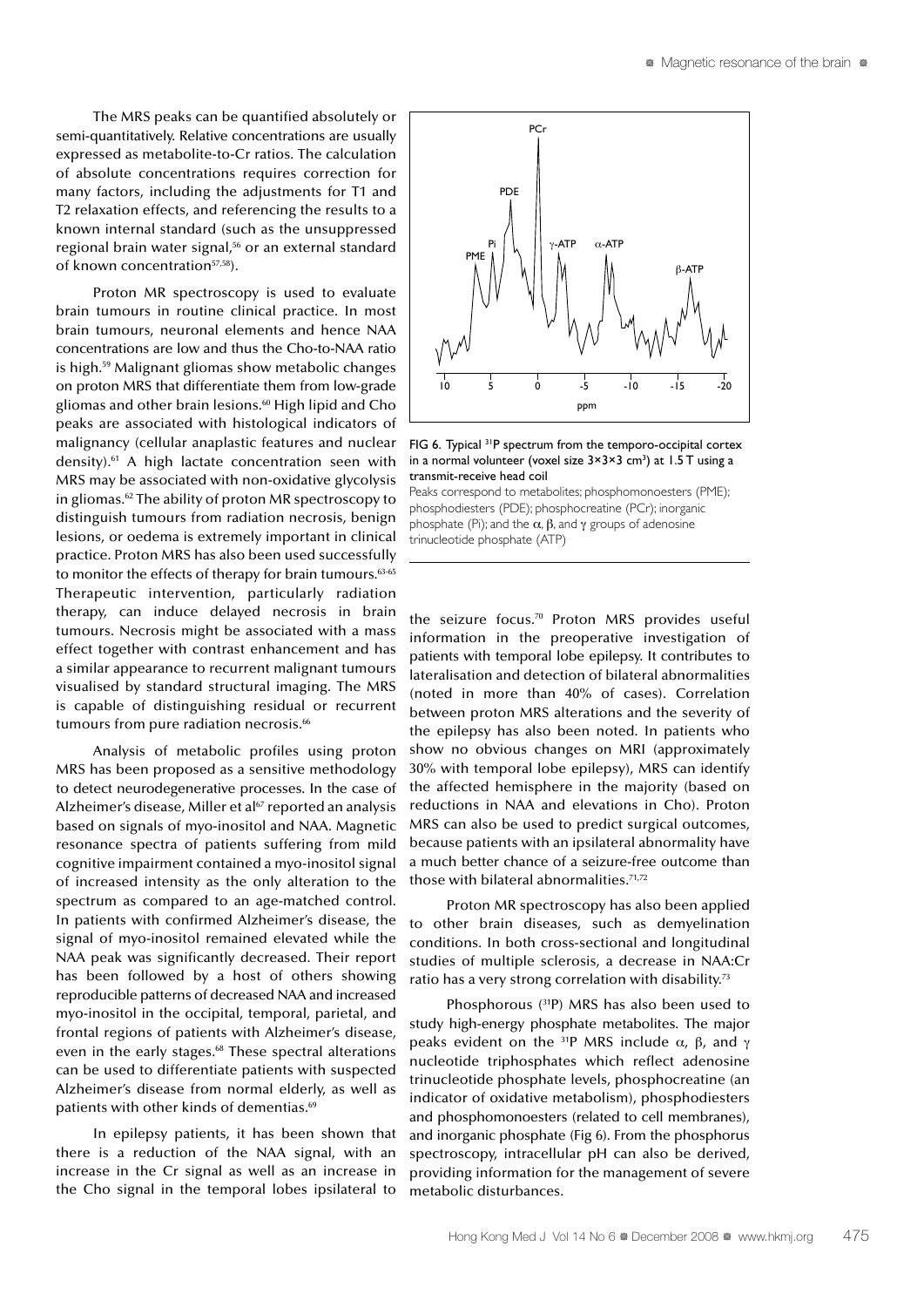#### **Cellular magnetic resonance imaging**

Cellular MR imaging in the brain can be carried out with cells labelled with an MR contrast agent. This can be performed ex-vivo by labelling of cells with superparamagnetic iron oxide (SPIO) or ultra-small SPIO (USPIO) contrast agents and then implanting them into the brain, or after intravenous injection of USPIO agents.74-76 Following intravenous injection, SPIO/USPIO is recognised by macrophages as antigens and will be incorporated into the lysosomes via endocytosis. Macrophages labelled with SPIO/ USPIO cause significant changes of local parenchymal T2/T2\* relaxation rates. The uptake of SPIO and USPIO nanoparticles by phagocytic monocytes and macrophages provides a valuable in-vivo tool by which MRI can be used to monitor involvement of macrophages in inflammatory processes, such as multiple sclerosis, traumatic nerve injury, stroke, and brain tumours.

Saleh et al $^{77}$  performed an MRI study with USPIO in 10 ischaemic stroke patients; USPIO was administered intravenously; MRI scans performed 24 h and 48 h later revealed signal alterations in all 10 patients. For multiple sclerosis, Dousset et al<sup>78</sup> used USPIO to demonstrate visualisation of macrophage activity in patients with relapsing–remitting multiple sclerosis. It is known that activation of microglia and infiltration of immune cells across the blood brain barrier are triggers for the development of inflammatory plaques in multiple sclerosis. Imaging might therefore characterise a distinct cellular and inflammatory event in the pathogenesis of multiple

sclerosis lesions. Neuwelt et al<sup>79</sup> conducted clinical studies with MRI monitoring of macrophages in brain tumours. They showed that most patients given USPIO had MRI-signal alterations, which reflect the presence of iron oxide particles in the tumour.<sup>79,80</sup> It was hypothesised that viable cells (but not for necrotic tissue) at the tumour margin are able to engulf such particles. The macrophage MRI detection with USPIO of tumour morphology might therefore facilitate the surgical resection or biopsy of brain tumours.

Recently the therapeutic use of stem and progenitor cells as a substitute for malfunctioning endogenous cell populations has received considerable attention in brain disorders, such as stroke, trauma, demyelinating diseases, and tumours. The development of stem cell–based therapies requires a quantitative and qualitative assessment of their distribution to target organs and their engraftment. To be visualised, these progenitor cells must be labelled with an intracellular tracer that can be detected by MR imaging. Due to its high MR relaxivity and low toxicity, SPIO/USPIO has been considered to be such an agent of choice.<sup>71,72</sup> It is now possible to incorporate sufficient amounts of SPIO/ USPIO into stem cells, enabling their detection by MRI in vivo.<sup>81-83</sup>

#### **Acknowledgement**

The authors thank David KW Yeung at the Prince of Wales Hospital, Hong Kong, for providing some of the MRI figures used in this paper.

#### **References**

- 1. Detre JA, Leigh JS, Williams DS, Koretsky AP. Perfusion imaging. Magn Reson Med 1992;23:37-45.
- 2. Meier P, Zierler KL. On the theory of the indicator-dilution method for measurement of blood flow and volume. J Appl Physiol 1954;6:731-44.
- 3. Rosen BR, Belliveau JW, Vevea JM, Brady TJ. Perfusion imaging with NMR contrast agents. Magn Reson Med 1990;14:249-65.
- 4. Roberts TP, Vexler Z, Derugin N, Moseley ME, Kucharczyk J. High-speed MR imaging of ischemic brain injury following stenosis of the middle cerebral artery. J Cereb Blood Flow Metab 1993;13:940-6.
- 5. Law M, Oh S, Babb JS, et al. Low-grade gliomas: dynamic susceptibility-weighted contrast-enhanced perfusion MR imaging—prediction of patient clinical response. Radiology 2006;238:658-67.
- 6. Maia AC Jr, Malheiros SM, da Rocha AJ, et al. MR cerebral blood volume maps correlated with vascular endothelial growth factor expression and tumor grade in nonenhancing gliomas. AJNR Am J Neuroradiol 2005;26:777-83.
- 7. Aronen HJ, Pardo FS, Kennedy DN, et al. High microvascular

tumor angiogenesis in human gliomas. Clin Cancer Res 2000;6:2189-200.

- 8. Tofts PS. Modeling tracer kinetics in dynamic Gd-DTPA MR imaging. J Magn Reson Imaging 1997;7:91-101.
- 9. Jackson A. Analysis of dynamic contrast enhanced MRI. Br J Radiol 2004;77(Spec No 2):154S-166S.
- 10. Mills SJ, Patankar TA, Haroon HA, Balériaux D, Swindell R, Jackson A. Do cerebral blood volume and contrast transfer coefficient predict prognosis in human glioma? AJNR Am J Neuroradiol 2006;27:853-8.
- 11. Patankar TF, Haroon HA, Mills SJ, et al. Is volume transfer coefficient (K(trans)) related to histologic grade in human gliomas? AJNR Am J Neuroradiol 2005;26:2455-65.
- 12. Leach MO, Brindle KM, Evelhoch JL, et al. Assessment of antiangiogenic and antivascular therapeutics using MRI: recommendations for appropriate methodology for clinical trials. Br J Radiol 2003;76(Spec No 1):87S-91S.
- 13. Ogawa S, Tank DW, Menon R, et al. Intrinsic signal changes accompanying sensory stimulation: functional brain mapping with magnetic resonance imaging. Proc Natl Acad Sci USA 1992;89:5951-5.
- blood volume is associated with high glucose uptake and 14. Ogawa S, Lee TM, Nayak AS, Glynn P. Oxygenation-sensitive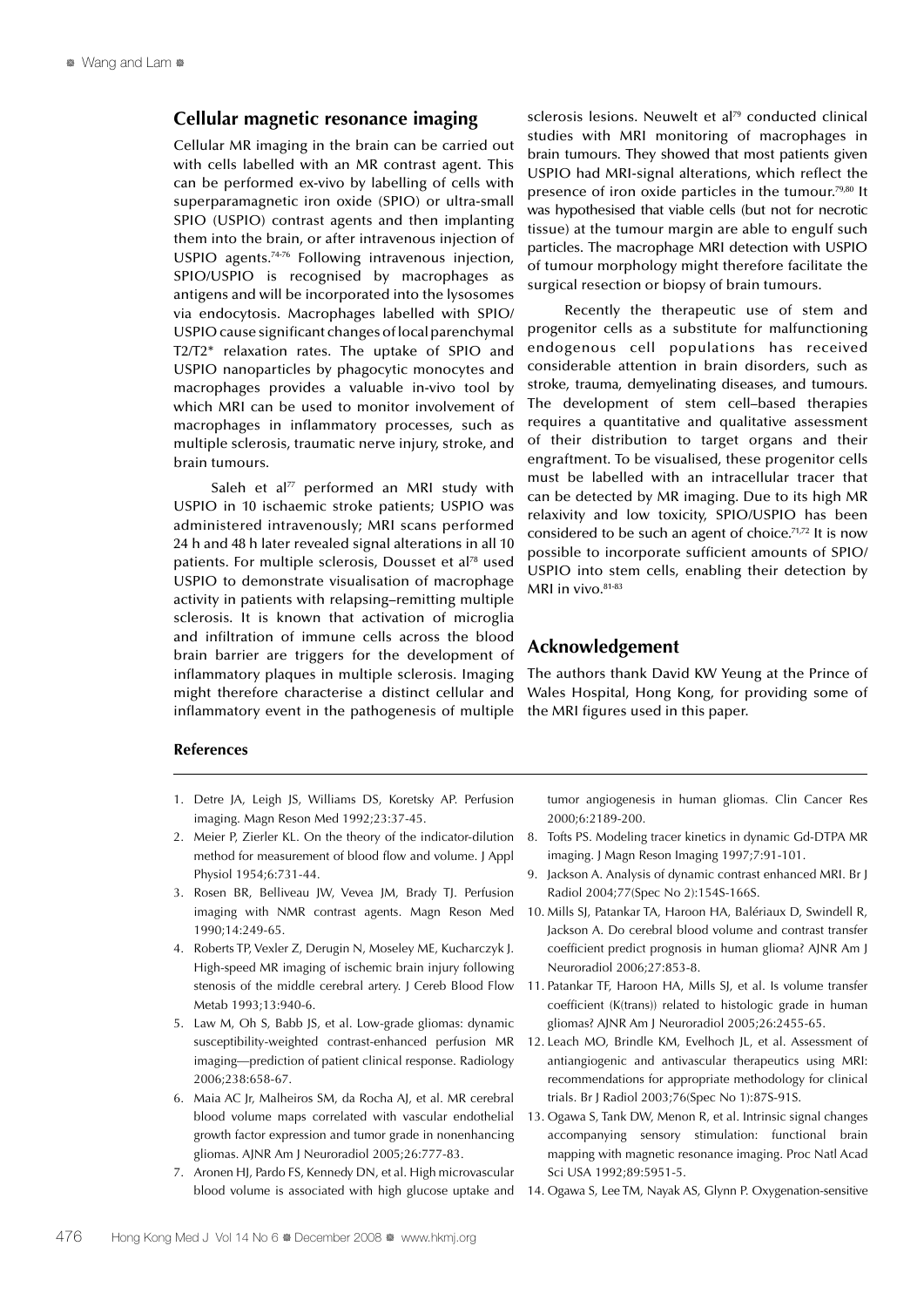contrast in magnetic resonance image of rodent brain at high magnetic fields. Magn Reson Med 1990;14:68-78.

- 15. Mandeville JB, Rosen BR. Functional MRI. In: Toga AW, Mazziotta JC, editors. Brain mapping: the methods. 2nd ed. London: Academic Press; 2002: 315-49.
- 16. Le Bihan D, Breton E, Lallemand D, Aubin ML, Vignaud J, Laval-Jeantet M. Separation of diffusion and perfusion in intravoxel incoherent motion MR imaging. Radiology 1988;168:497-505.
- 17. Moseley ME, Cohen Y, Mintorovitch J, et al. Early detection of regional cerebral ischemia in cats: comparison of diffusionand T2-weighted MRI and spectroscopy. Magn Reson Med 1990;14:330-46.
- 18. Verheul HB, Balázs R, Berkelbach van der Sprenkel JW, Tulleken CA, Nicolay K, van Lookeren Campagne M. Temporal evolution of NMDA-induced excitoxicity in the neonatal rat brain measured with 1H nuclear magnetic resonance imaging. Brain Res 1993;618:203-12.
- 19. Hoehn-Berlage M, Eis M, Back T, Kohno K, Yamshita K. Changes of relaxation times (T1, T2) and apparent diffusion coefficient after permanent middle cerebral artery occlusion in the rat: temporal evolution, regional extent, and comparison with histology. Magn Reson Med 1995;34:824-34.
- 20. Neumann-Haefelin T, Wittsack HJ, Wenserski F, et al. Diffusion- and perfusion-weighted MRI. The DWI/PWI mismatch region in acute stroke. Stroke 1999;30:1591-7.
- 21. Hossmann KA, Hoehn-Berlage M. Diffusion and perfusion MR imaging of cerebral ischemia. Cerebrovasc Brain Metab Rev 1995;7:187-217.
- 22. Albers GW, Thijs VN, Wechsler L, et al. Magnetic resonance imaging profiles predict clinical response to early reperfusion: the diffusion and perfusion imaging evaluation for understanding stroke evolution (DEFUSE) study. Ann Neurol 2006;60:508-17.
- 23. Kane I, Sandercock P, Wardlaw J. Magnetic resonance perfusion diffusion mismatch and thrombolysis in acute ischaemic stroke: a systematic review of the evidence to date. J Neurol Neurosurg Psychiatry 2007;78:485-91.
- 24. Singer MB, Chong J, Lu D, Schonewille WJ, Tuhrim S, Atlas SW. Diffusion-weighted MRI in acute subcortical infarction. Stroke 1998;29:133-6.
- 25. Schaefer PW. Applications of DWI in clinical neurology. J Neurol Sci 2001;186(Suppl 1):25S-35S.
- 26. Kim YJ, Chang KH, Song IC, et al. Brain abscess and necrotic or cystic brain tumor: discrimination with signal intensity on diffusionweighted MR imaging. AJR Am J Roentgenol 1998;171:1487-90.
- 27. Hamstra DA, Chenevert TL, Moffat BA, et al. Evaluation of the functional diffusion map as an early biomarker of timeto-progression and overall survival in high-grade glioma. Proc Natl Acad Sci USA 2005;102:16759-64.
- 28. Moffat BA, Chenevert TL, Lawrence TS, et al. Functional diffusion map: a noninvasive MRI biomarker for early stratification of clinical brain tumor response. Proc Natl Acad Sci USA 2005;102:5524-9.
- 29. Heide AC, Richards TL, Alvord EC Jr, Peterson J, Rose LM. Diffusion imaging of experimental allergic encephalomyelitis. Magn Reson Med 1993;29:478-84.
- 30. Benedict RH, Bruce J, Dwyer MG, et al. Diffusion-weighted imaging predicts cognitive impairment in multiple sclerosis. Mult Scler 2007;13:722-30.
- 31. Cercignani M, Inglese M, Pagani E, Comi G, Filippi M. Mean diffusivity and fractional anisotropy histograms of patients with multiple sclerosis. AJNR Am J Neuroradiol 2001;22:952-8.
- 32. Mori S, Itoh R, Zhang J, et al. Diffusion tensor imaging of the developing mouse brain. Magn Reson Med 2001;46:18-23.
- 33. Basser PJ, Pajevic S, Pierpaoli C, Duda J, Aldroubi A. In vivo fiber tractography using DT-MRI data. Magn Reson Med 2000;44:625-32.
- 34. Kindlmann G, Weinstein D, Hart D. Strategies for direct volume rendering of diffusion tensor fields. IEEE Trans Vis Comput Graph 2000;6:124-38.
- 35. Song SK, Sun SW, Ramsbottom MJ, Chang C, Russell J, Cross AH. Dysmyelination revealed through MRI as increased radial (but unchanged axial) diffusion of water. Neuroimage 2002;17:1429-36.
- 36. Rovaris M, Gass A, Bammer R, et al. Diffusion MRI in multiple sclerosis. Neurology 2005;65:1526-32.
- 37. Pagani E, Filippi M, Rocca MA, Horsfield MA. A method for obtaining tract-specific diffusion tensor MRI measurements in the presence of disease: application to patients with clinically isolated syndromes suggestive of multiple sclerosis. Neuroimage 2005;26:258-65.
- 38. Field AS, Alexander AL. Diffusion tensor imaging in cerebral tumor diagnosis and therapy. Top Magn Reson Imaging 2004;15:315-24.
- 39. Jiang Q, Zhang ZG, Ding GL, et al. MRI detects white matter reorganization after neural progenitor cell treatment of stroke. Neuroimage 2006;32:1080-9.
- 40. Mabbott DJ, Noseworthy MD, Bouffet E, Rockel C, Laughlin S. Diffusion tensor imaging of white matter after cranial radiation in children for medulloblastoma: correlation with IQ. Neuro Oncol 2006;8:244-52.
- 41. Khong PL, Leung LH, Fung AS, et al. White matter anisotropy in post-treatment childhood cancer survivors: preliminary evidence of association with neurocognitive function. J Clin Oncol 2006;24:884-90.
- 42. Filippi M, Rocca MA. Magnetization transfer magnetic resonance imaging of the brain, spinal cord, and optic nerve. Neurotherapeutics 2007;4:401-13.
- 43. Rademacher J, Engelbrecht V, Bürgel U, Freund H, Zilles K. Measuring in vivo myelination of human white matter fiber tracts with magnetization transfer MR. Neuroimage 1999;9:393-406.
- 44. Deloire-Grassin MS, Brochet B, Quesson B, et al. In vivo evaluation of remyelination in rat brain by magnetization transfer imaging. J Neurol Sci 2000;178:10-6.
- 45. Zivadinov R. Can imaging techniques measure neuroprotection and remyelination in multiple sclerosis? Neurology 2007;68(22 Suppl 3):72S-82S.
- 46. Chen JT, Collins DL, Freedman MS, et al. Local magnetization transfer ratio signal inhomogeneity is related to subsequent change in MTR in lesions and normal-appearing white-matter of multiple sclerosis patients. Neuroimage 2005;25:1272-8.
- 47. Agosta F, Rovaris M, Pagani E, Sormani MP, Comi G, Filippi M. Magnetization transfer MRI metrics predict the accumulation of disability 8 years later in patients with multiple sclerosis. Brain 2006;129:2620-7.
- 48. Rovaris M, Agosta F, Sormani MP, et al. Conventional and magnetization transfer MRI predictors of clinical multiple sclerosis evolution: a medium-term follow-up study. Brain 2003;126:2323-32.